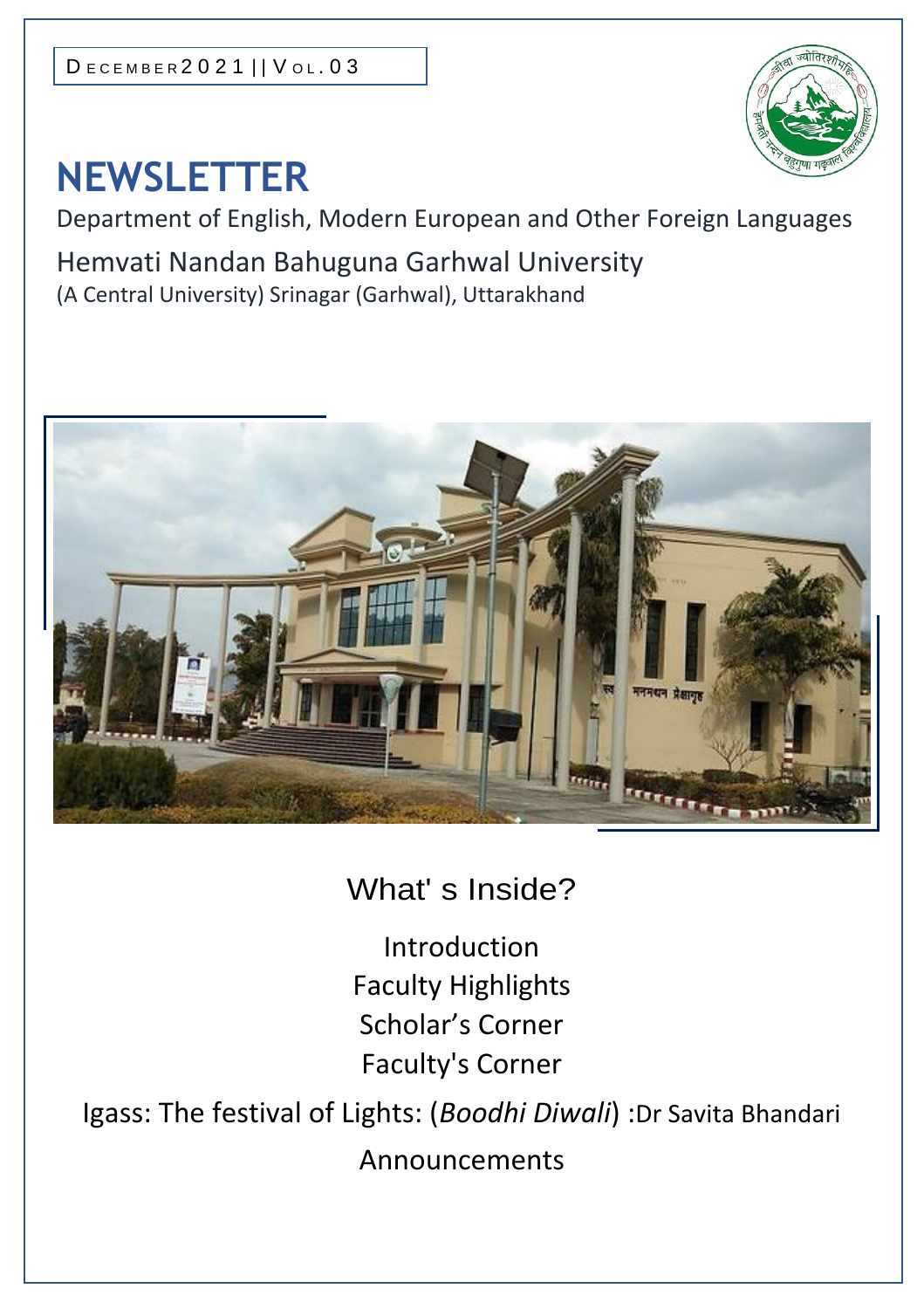## *Introduction*

The Department of English Modern European and Other Foreign Languages, is committed with all its endeavours to accomplish academic and educational goals to nurture the students in every situation. With the advent of the festival of lights we are able to see a ray of hope to recover from an unprecedented situation of the current covid crisis. The initiation of off-line Under-graduate and Post-graduate classes will allow the eager and enthusiastic scholars to experience the long-awaited and essential atmosphere. Apart from classroom teaching, internal assessments and invigilation duties of both academic and UPSC examinations, the faculty of the department also contributes to other academic and administrative responsibilities. The MA Viva-Voce was conducted for 23 students in October, and 13 students have recently been awarded MPhil degrees. In the recent Dept. BOS Meeting, six students presented their pre-PhD submissions in various areas of research. The following pages feature the achievements of faculty and students at the department. We hope you enjoy reading the current issue of the Department's Newsletter. Stay tuned for more updates.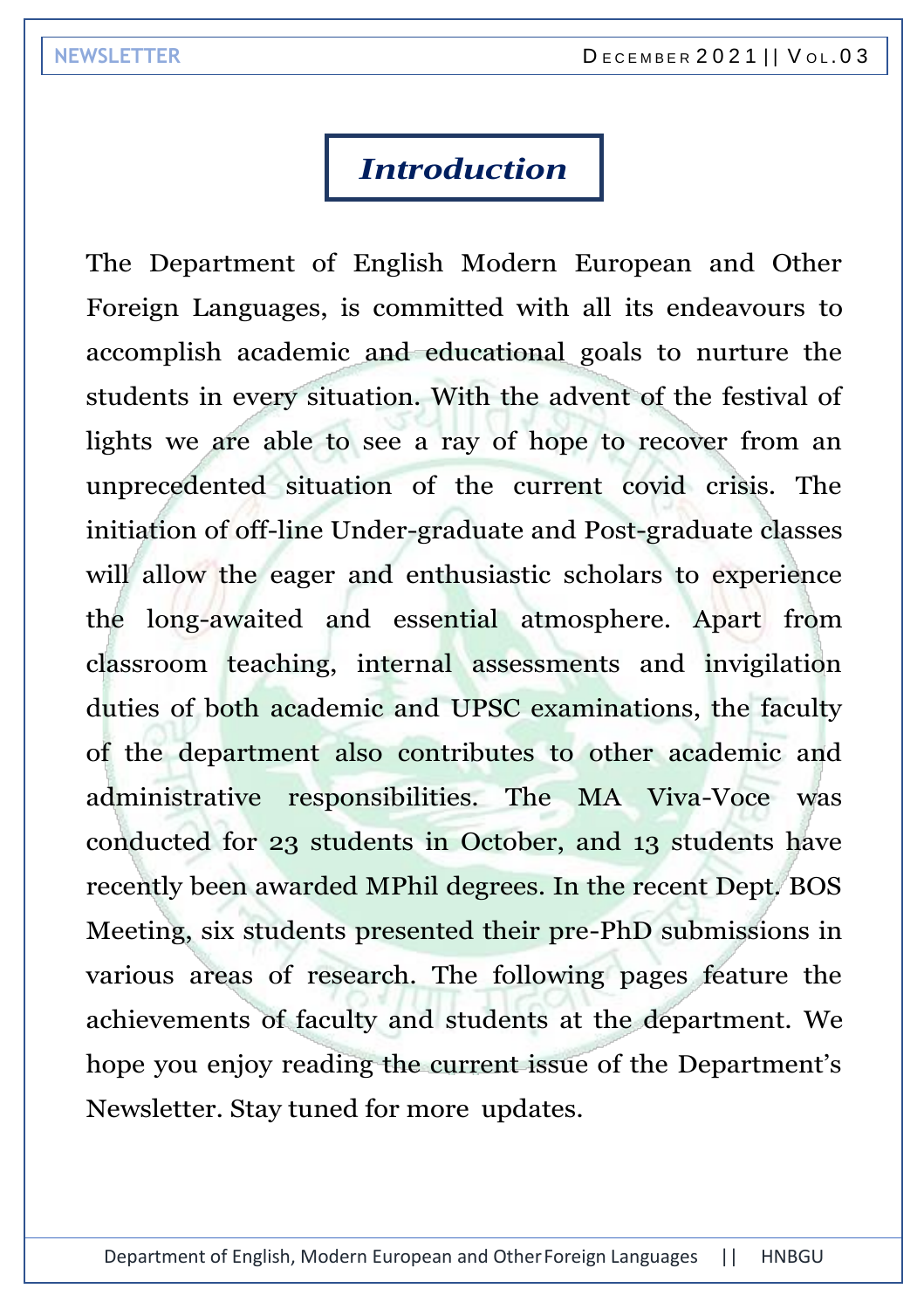

Prof. Monika Gupta was invited as a resource person to deliver a lecture entitled 'Quest for Space: Contemporary India and Different Sex-Identities' on 22 Oct 2021 in 'The Inter/ Multi-Disciplinary Refresher Course on Decolonizing the Mind: Culture, Literature and Criticism' (21Oct-03Nov,2021) organized by the UGC-Human Resources Development Centre, Doctor Harisingh Gour Vishwavidyalaya, Sagar (MP).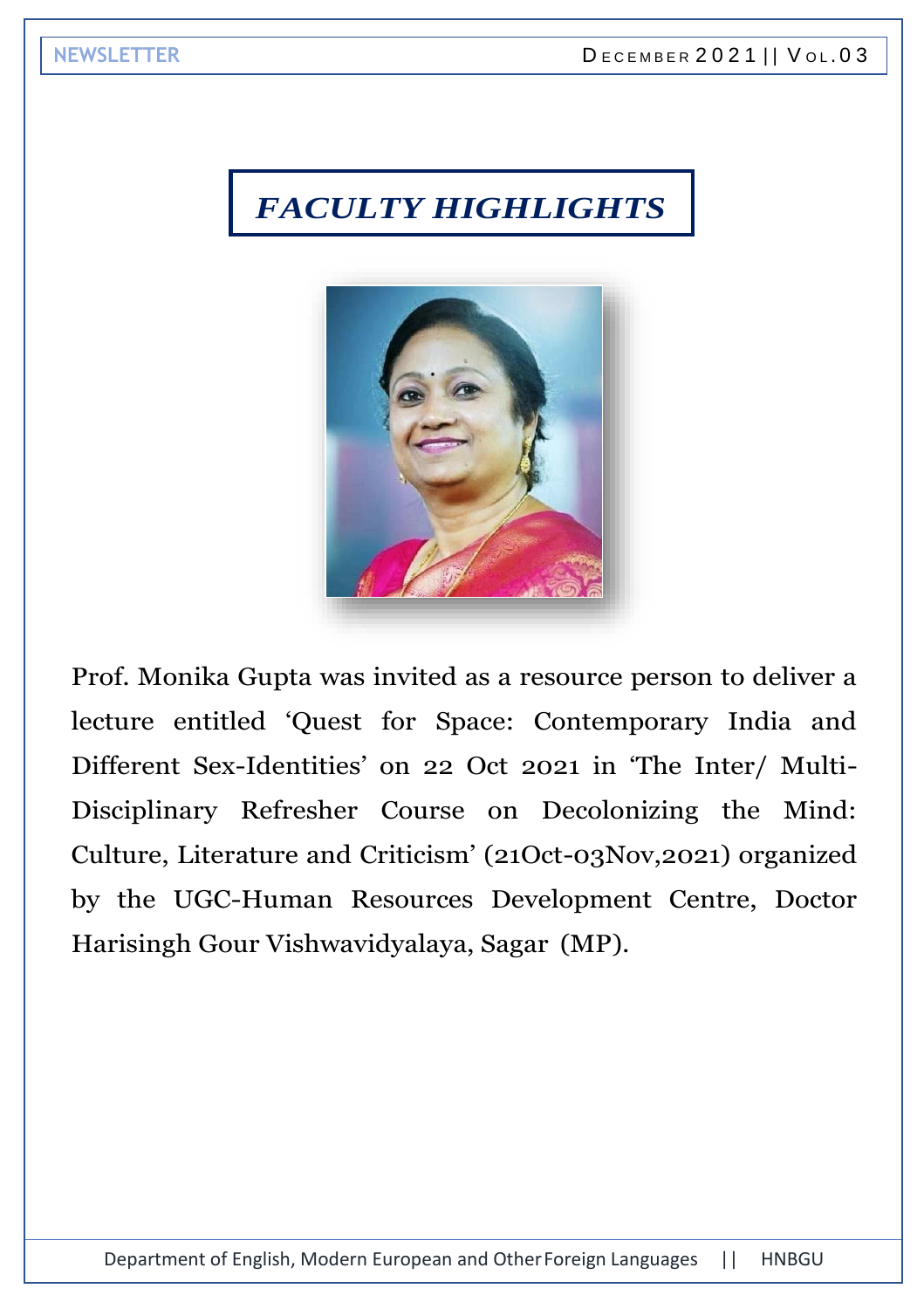

Dr Savita Bhandari attended the International Conference on 'Equality, Diversity and Inclusivity: Issues and Concerns' organized on 25th Sept. 2021by the School o Education and School of Humanities, Lovely Professional University, Punjab. She participated in the meetings related to the propagation of the Language Lab of the Department. Being a member of BOS (Board of Studies), she participated in the lates meeting held on 20.11.2021 that approved six pre- PhD. submissions on varied research topics. Also, she is a member of the admission committee of M.A. first semester of the department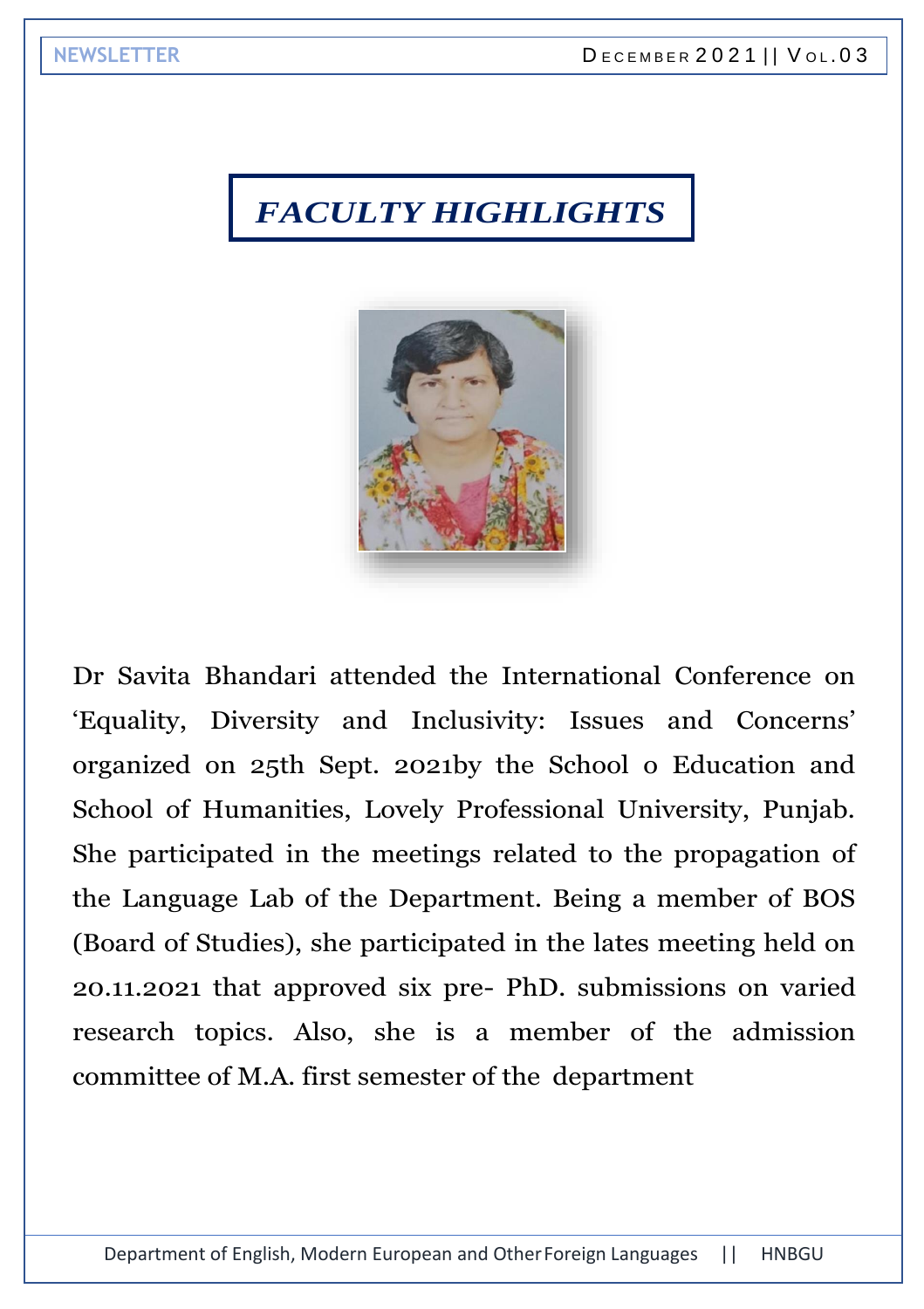

Dr Nitesh Kumar Baunthiyal Participated in the 'International Conference on Equality, Diversity and Inclusivity: Issues and Concerns' organized by the School of Education & School of Humanities, Lovely Professional University, Punjab on 25th September 2021. Also, he presented a paper entitled 'Representation of Multiculturalism & Issues in V S Naipaul's The Middle Passage'. The paper is under reviewing process for publication in UGC care listed journals. Apart from being a member of the BA I year Admission Committee and Student Support Cell, he is a member of the admission committee of M.A. first semester of the department. Also,he has been actively contributing as a member of the Printing, Publication and Invitation (PPI) committee of the 9th Convocation of the University.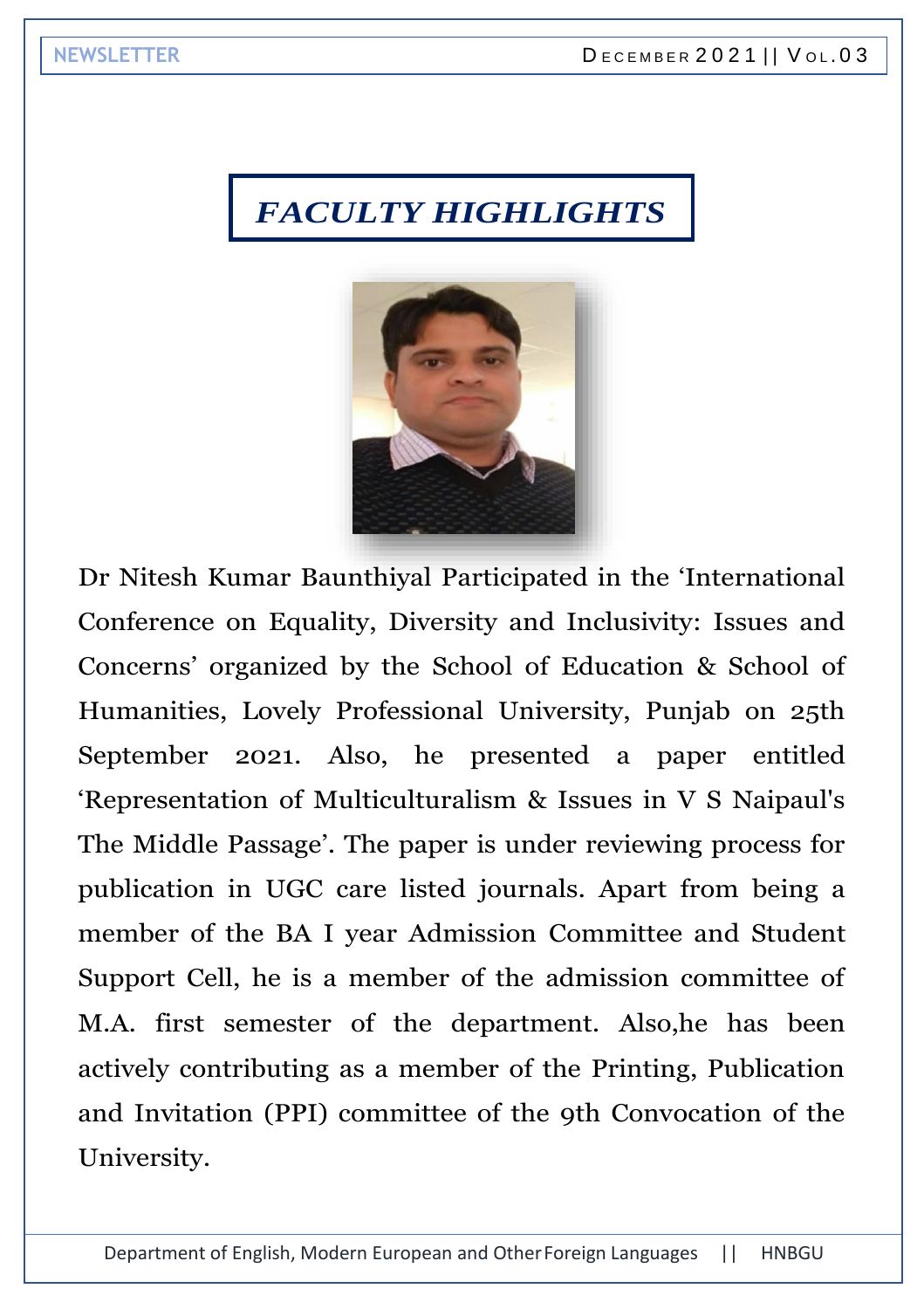NEWSLETTER DECEMBER 2021 || VOL.03

## *FACULTY HIGHLIGHTS*



Dr Arushi Uniyal, following her appointment as a Coordinator of the Language Lab, has been dedicated to designing the operationalization process of the lab starting January next year. Her proposed activities in the Language Lab are 'Certificate courses on local and foreign languages', 'Workshops on language studies Research and collaboration' Public awareness and community outreach through the newsletter and digital media communication. She has been actively contributing as a Convocation Committee Member of Printing, Publication and Invitation (PPI) for the design and publication of this year's Convocation Souvenir. Also, she is a member of the admission committee of M.A. first semester of the department.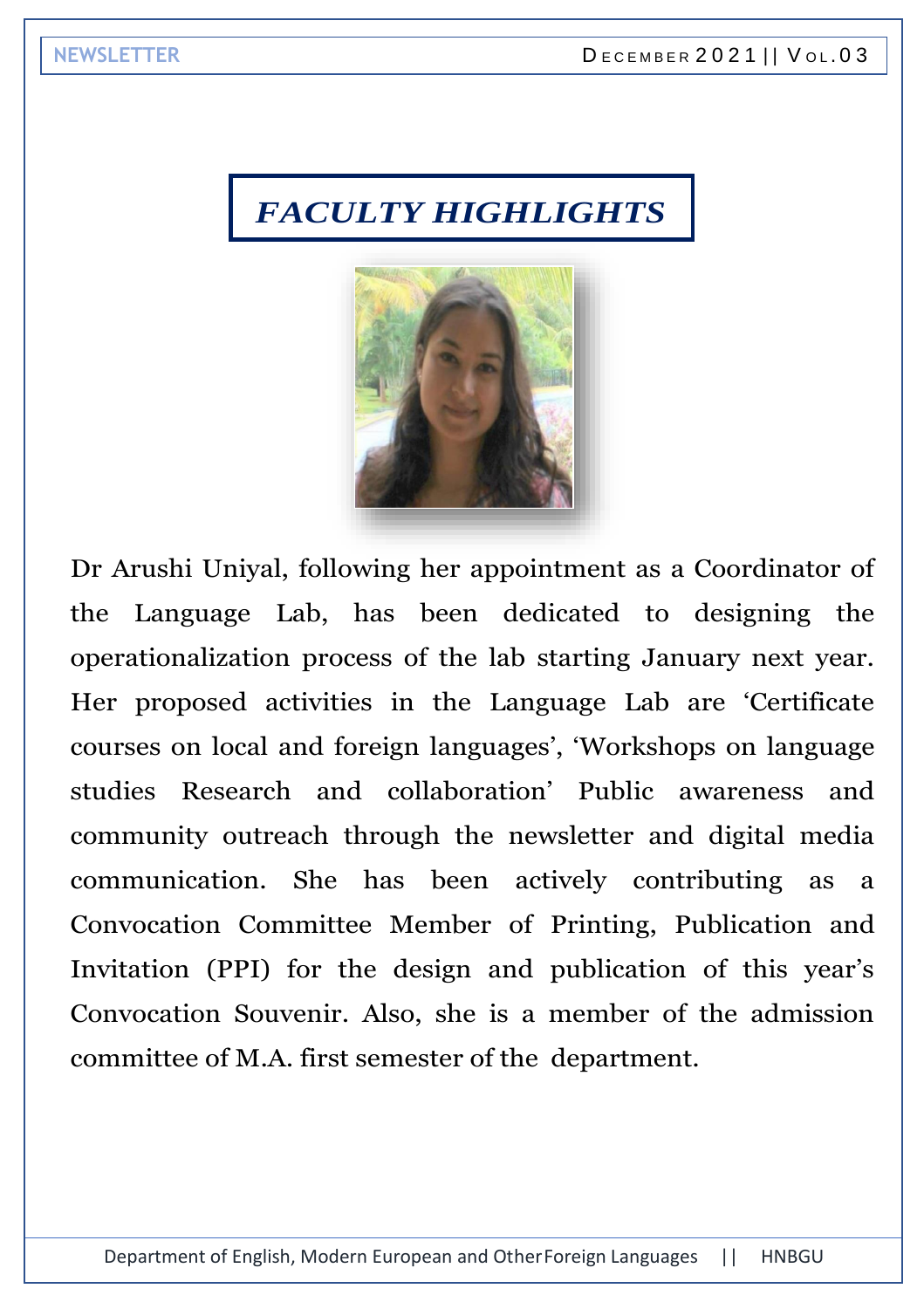

Mr. Ashutosh Prabhakar has submitted a critical extract on the crisis in representation of Dalit Narratives in collaboration with faculties from Delhi University. The publication of the book is expected to follow up soon. He has proposed a Degree Course and a Certificate Course for the implementation under New Education Policy, 2020. Currently he is working on the upcoming webinar on 'Story Telling' tentatively to be held in Jan-Feb 2022. Apart from other academic engagements, he is also acting as Hostel Warden in SRT Campus HNBGU, Tehri Garhwal.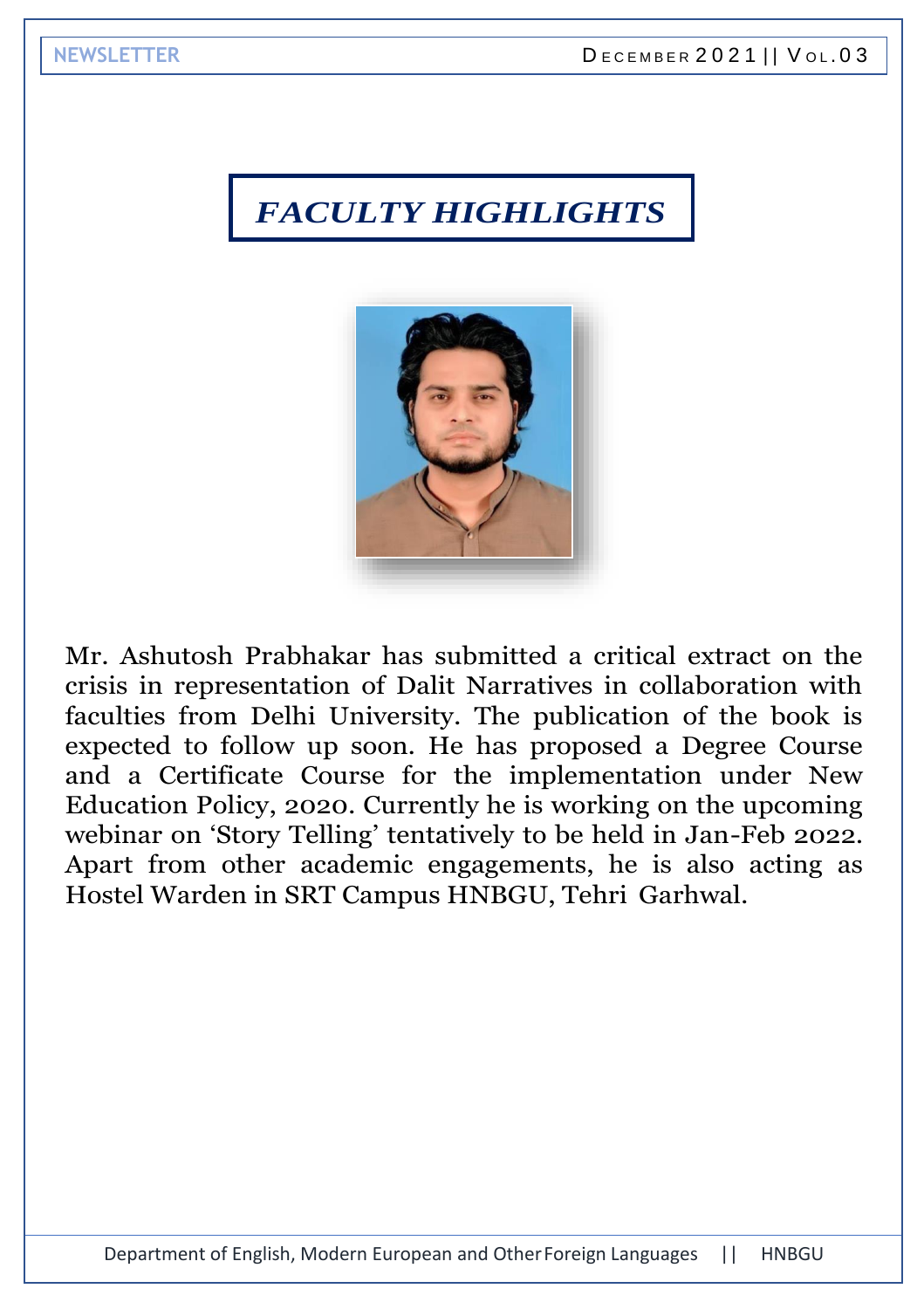

Mr Dharmendra Kumar participated in a one-week online Faculty Development Programme (FDP) on "New Vistas in English Studies" conducted by the Department of Languages, Presidency University, Bangalore from 20th to 26th September 2021. Also, he completed A Seven-Day Mentorship Programme for Faculty Development in "Critical Theories & Praxis." Organized by the Department of English, School of Languages, Literature & Society, Jaipur National University from 27th September to 5th October 2021. Apart from that, on September 29, 2021, he attended a National-Level Webinar on "Cyber Literature- The New " New Literature": Literary Remediation and Nascent Narratives" organized by the Department of Languages at Presidency University, Bangalore. He participated in the 2nd International e-Conference on "Contemporary Trends and Development in Cultural Studies and the Humanities", organized by New Literaria, An International Journal of Interdisciplinary Studies in Humanities in collaboration with the Department of History, Humanities, and Society at the University of Rome Tor Vergata, Italy, and Department of English, Guru Ghasidas Vishwavidyalaya, Bilaspur, India from 22nd to 24th October 2021. He also participated in a virtual International Conference on "Indigenous Resistance in the Digital Age: The Politics of Language, Media, and Culture" organized by Universita DI Napoli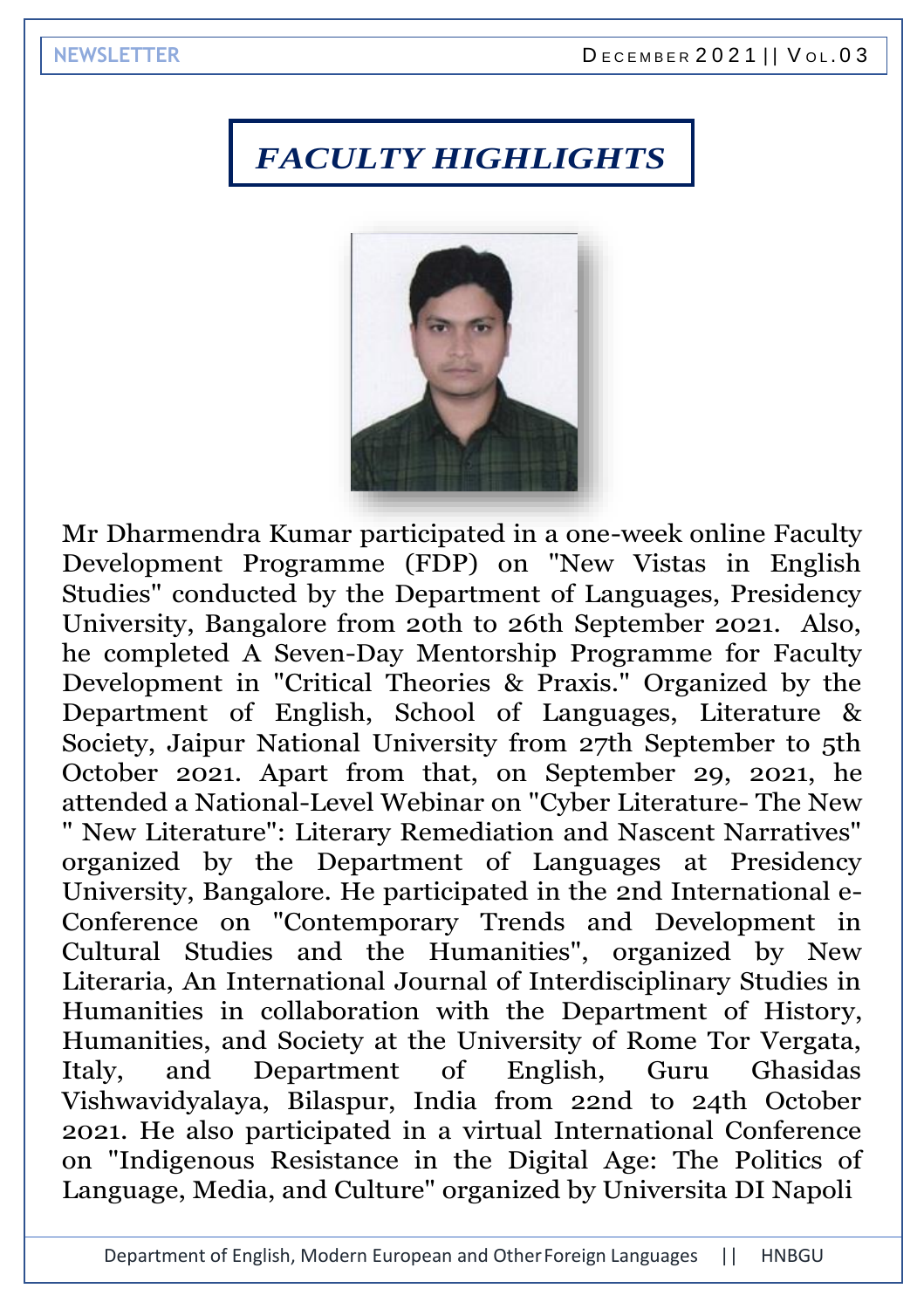L'Orientale, Naples, Italy, from 27-29 October 2021. He also attended a Two-day virtual National Conference on " Language Teaching in the New Normal Age: New Ideas, Methodologies, and Teaching Practices," organized by the Department of Science and Humanities, KGiSL Institute of Technologies, Coimbatore. Apart from that, he also attended lecture series organized by the Department of English, Jamia Milia Islamia, New Delhi and Ministry of Education (MHRD) SPARC-Supported Distinguished Lecture Series.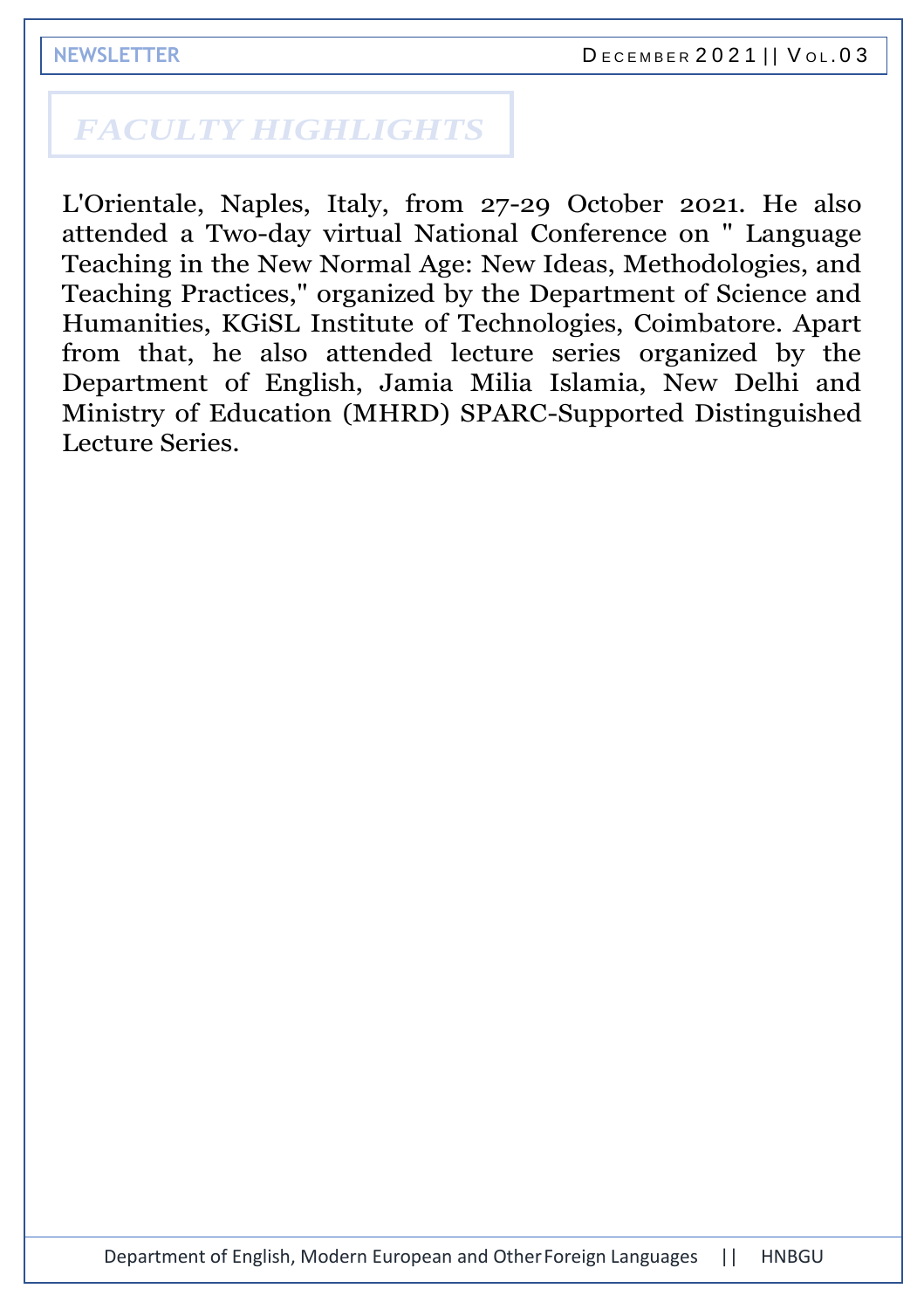

Ms Muskaan Kapoor participated in the National Webinar on "The Patriarchal Pandemic: Covid-19 and Domestic Violence on Women in Indiaa Social Anathema" organized by Women's Cell in association with IQAC of Jangipur College, West Bengal on 5th October 2021. Also, she participated in a four day International Faculty Enrichment Programme on "New Perspectives on Enhancing English Language Teaching Skills" organised by PG and the Research Department of English, Srimad Andavan Arts and Science College, Tiruchirappalli from 6th October till 9th October 2021. Apart from the academic engagements, she is a member of the BA first semester admission committee. She has proposed a new course on Himalayan Studies (NEP &IHCUC), which is awaiting confirmation from the concerned authorities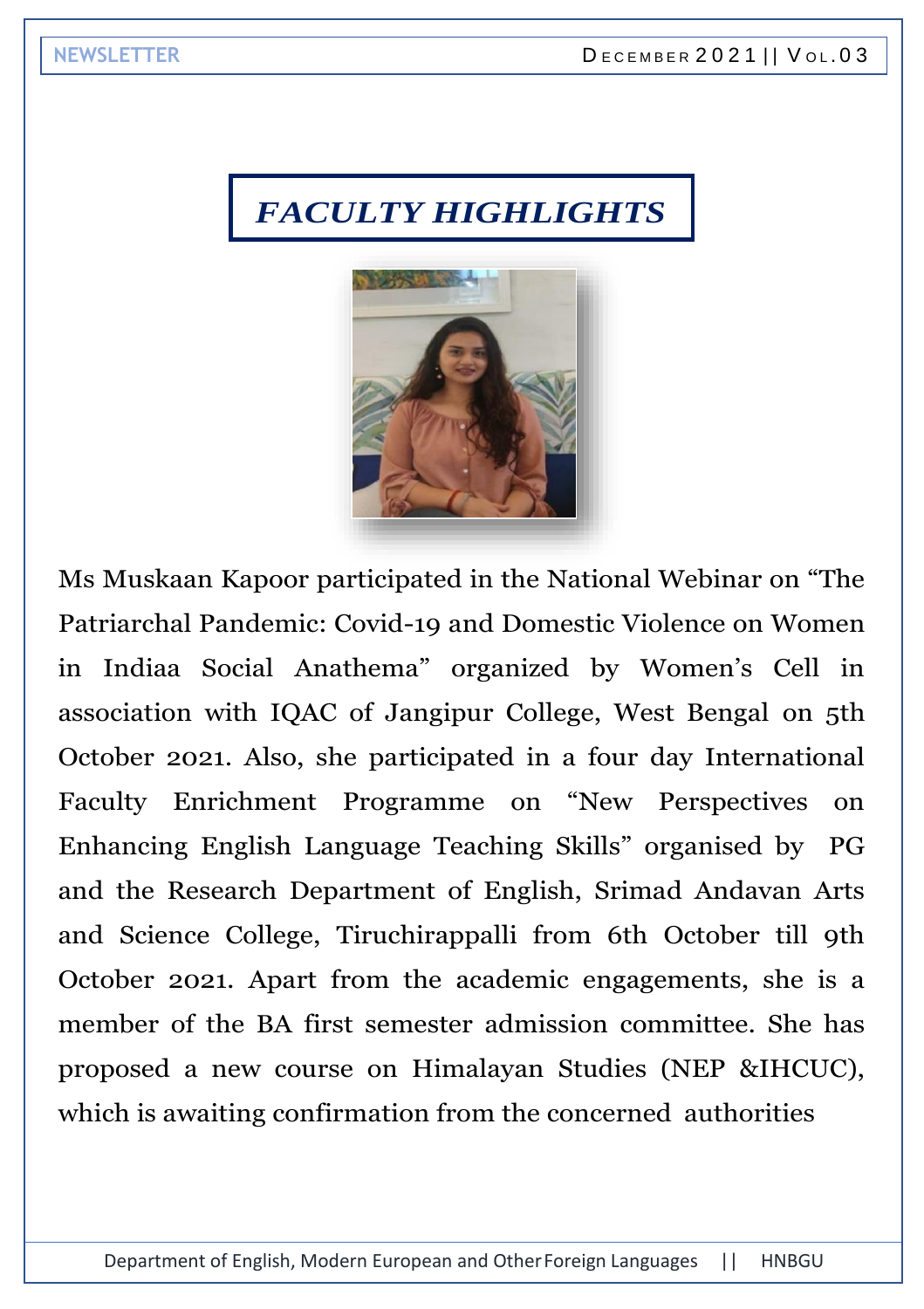

Ms Kunzang Angmo participated in AICTE Training and Learning Academy (ATAL) sponsored One Week Online Faculty Development Programme (FDP) on "Guidance, Counselling and Mentoring" from  $20/09/2021$  to  $24/09/2021$ , organized by Department of English and Other European Languages, Doctor Hari Singh Gour Vishwavidyalaya (A Central University), Sagar, MP. She is an active member of the HNBGU Foreign Students' Office and IQAC Annual Report Committee for the current year. Apart from this, she is also a member of the University Documentary Committee for the 9th Convocation Ceremony. Also, she is a member of the admission committee of M.A. first semester of the department.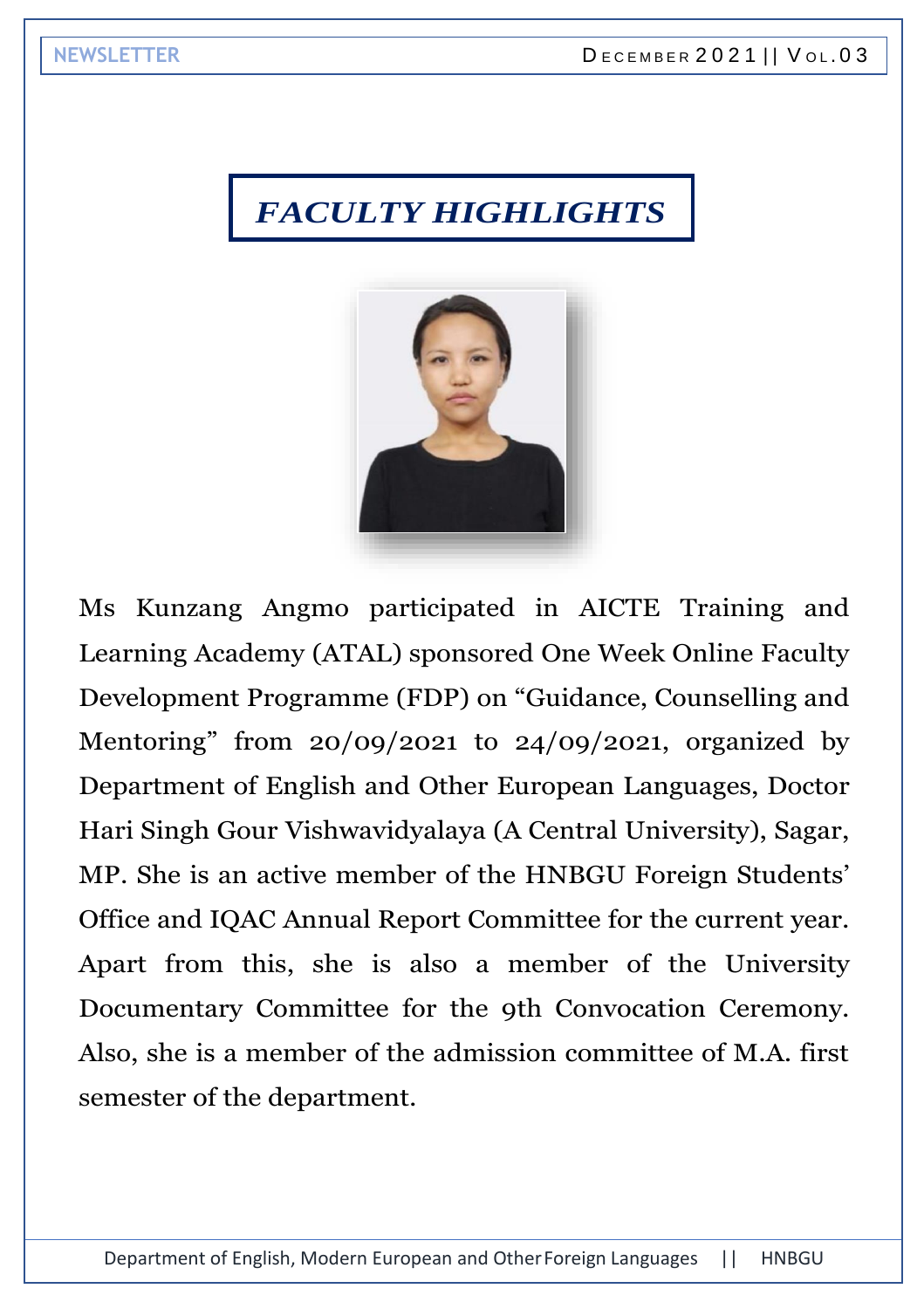We are delighted to share that our Student of MA III Sem, Ms Shravani Singh is a co-author of An Anthology "Inspiration And Desires" published in March 2021. Currently, she is coauthoring an upcoming novel "We Bottled It Up"

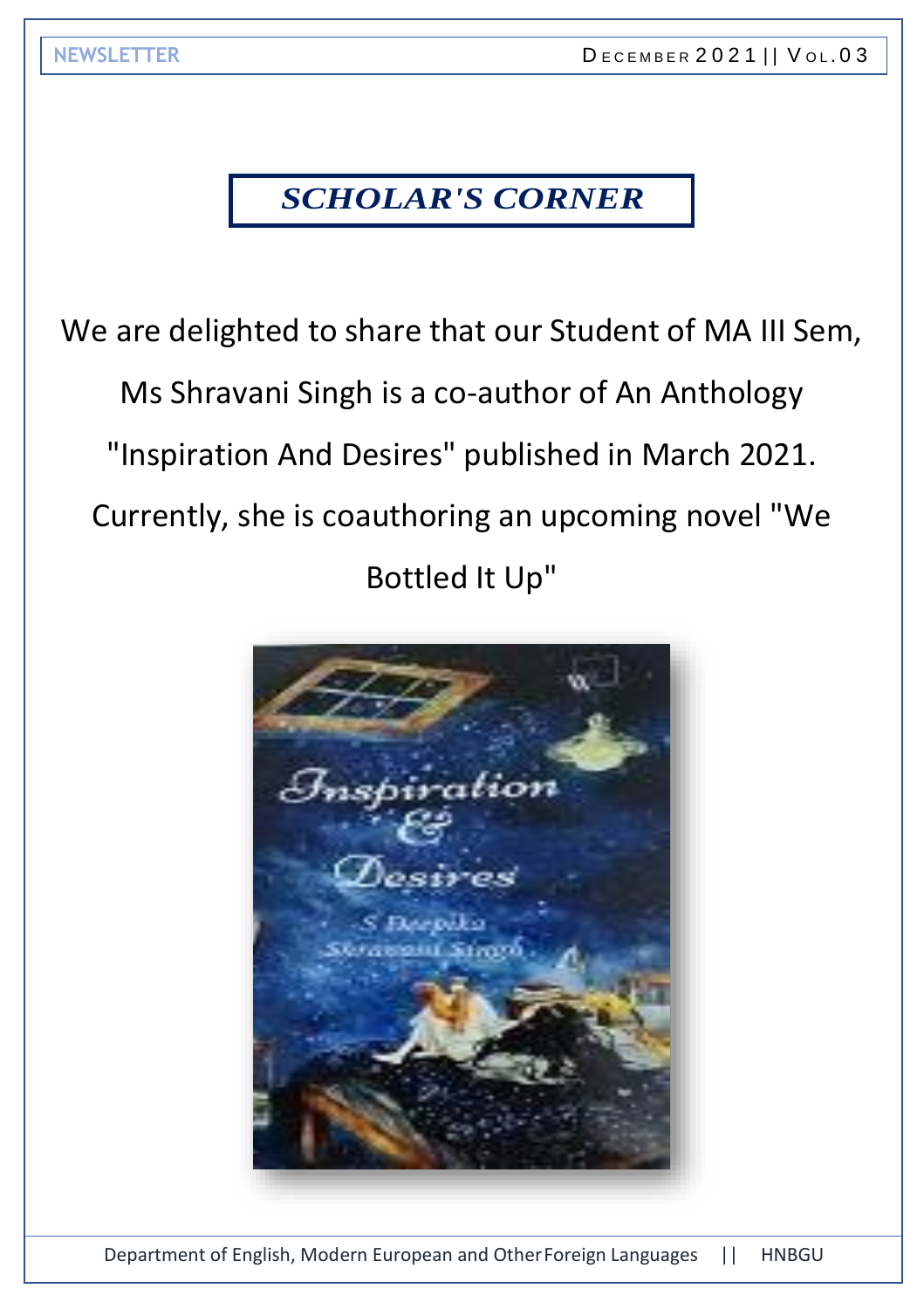

"Culture is the arts elevated to a set of beliefs"- Thomas Wolfe The preface to a territory is circumscribed more in its cultural boundaries than the imagined geographical boundaries it is confined within. The cultural construct of the region dictates the values, beliefs and faith of the local manoeuvre and conduct, while the festivals and rituals become a clear reflection of the construct that lies underneath. Located in the verdant valleys of the Shivalik range of Himalaya, alongside the bank of the perennial source of pristine and resourceful river Alaknanda, Srinagar Garhwal is a place of festivities and celebrations that exemplify its cultural richness and sacred historicity. The Baikunth Chaturdashi Mela and the ritual of performing 'Khada Diya' are something that is integral to the core of the town's aesthetes and cultural prosperity that attracts a vast audience since the remotest traceable period of time, because of the mystique aspects and the pompous celebration of the event. Every year, a date in the later autumn, following Diwali, is fixed by the astrologers that mark the celebration of Baikunth Chaturdashi in the month of Kartik as per the Hindu calendar. On the very day, an eminent ritual is performed to bless the infertile couples with the child. The entire Kamleshwar Temple is decorated with lights and echoes the enchanting enchantments, while thousands of childless couples form a distinct part of the crowd gathered to celebrate the festival. A major portion of the crowd is dedicated to worshipping Lord Shiva by offering 365 Battis (wicks), while the others stay there the entire night to perform the ritual of 'Khada diya' to ask for the child from Lord Shiva and Goddess Parvati. The women, in particular, have to fast the entire day and stand with the -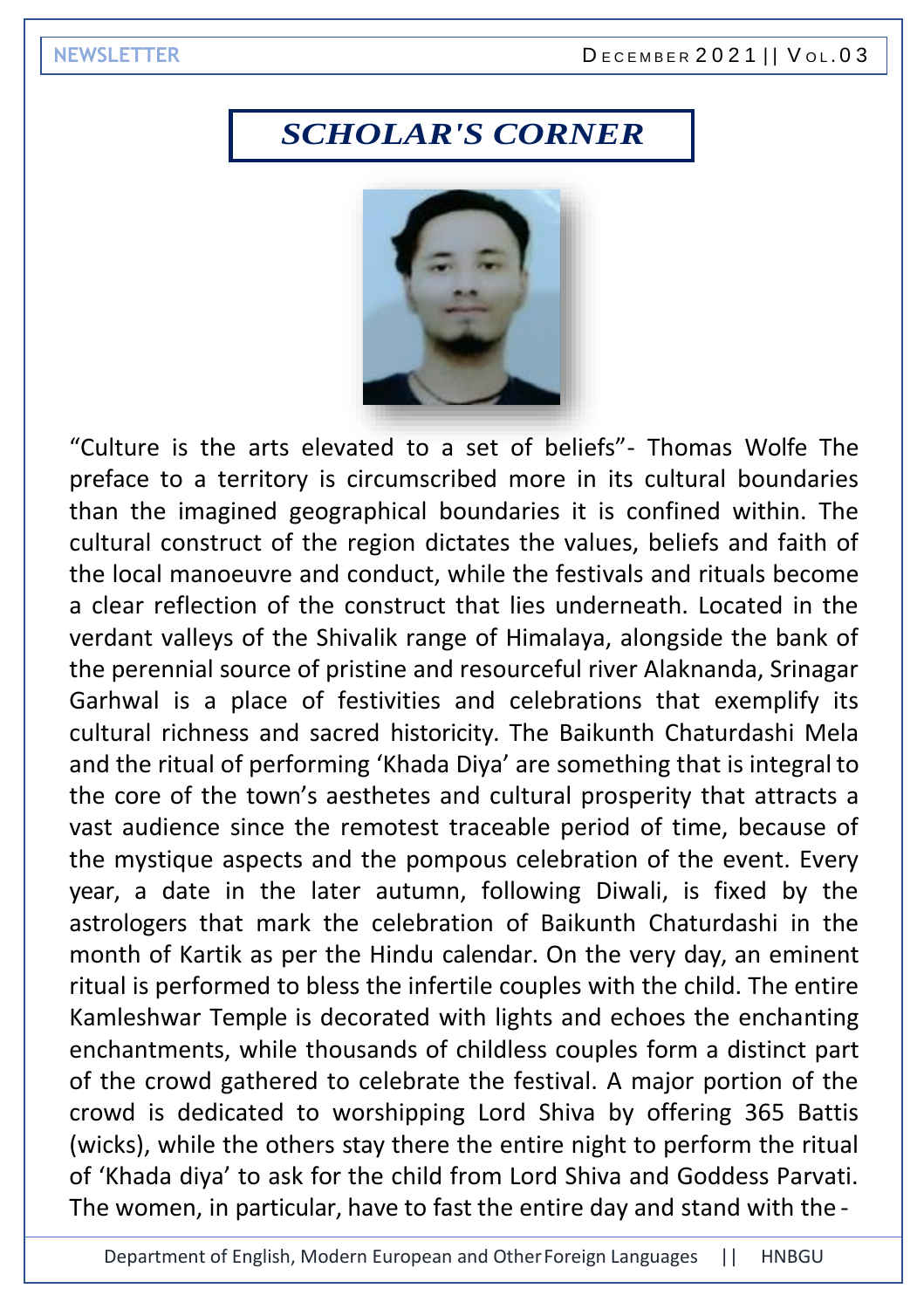earthen lamp in their hands on the premises of the temple assisted by their husband or inlaws. If they exhaust in between, their husband or any relatives have to perform the standing ritual for the meanwhile. This is done for twelve hours straight, with no food, drink or water promised in between. The women have to tie a fruit inside a cloth to their midriff as a part of the ritual. It is also believed that Goddess Parvati comes in the form of an old lady, sometimes just before the daybreak, when everybody is tired and sleepy. The Goddess gives them fruit to grant their wish of the child. Hence the fruit seems to hold deep symbolism in the cultural domain here. This ceremony is an example of faith and belief that underlies the lifestyle of the natives and the followers of Hinduism. This is the belief that is groundbreaking and has produced miracles over the years, defying odds and scientific charms. The sentiments and the dedication of the disciples on the very day are a clear reflection of how the culture and religion shape something that outlives the scientific temperaments of the times creating a transparent film between the almighty and the earthly beings transcending every rational faculty which is merely based on faith. And the folks continue to perform this with the same exuberance every year because of the wishes that get granted and the devotion that reflects back Every corner of the city is filled with lights and mirth, while the next day 'used to celebrate the inauguration of a huge fair that shows how carnivalesque the culture and the rituals can be. The fair had attracted a massive crowd of people over the years from diverse backgrounds- villages, towns and cities- to enjoy the festivity and acted as a meeting point of trade, commerce, laughter, mirth, enjoyment and lively activities. But, the recent developments in the town, with the advent of the railway projects had turned down this spirit of celebration as the ground of celebration but the ground of cataclysmic enchantments of growth and advancement. Cataclysmic' in the sense that it has destroyed the culture by weeding out an -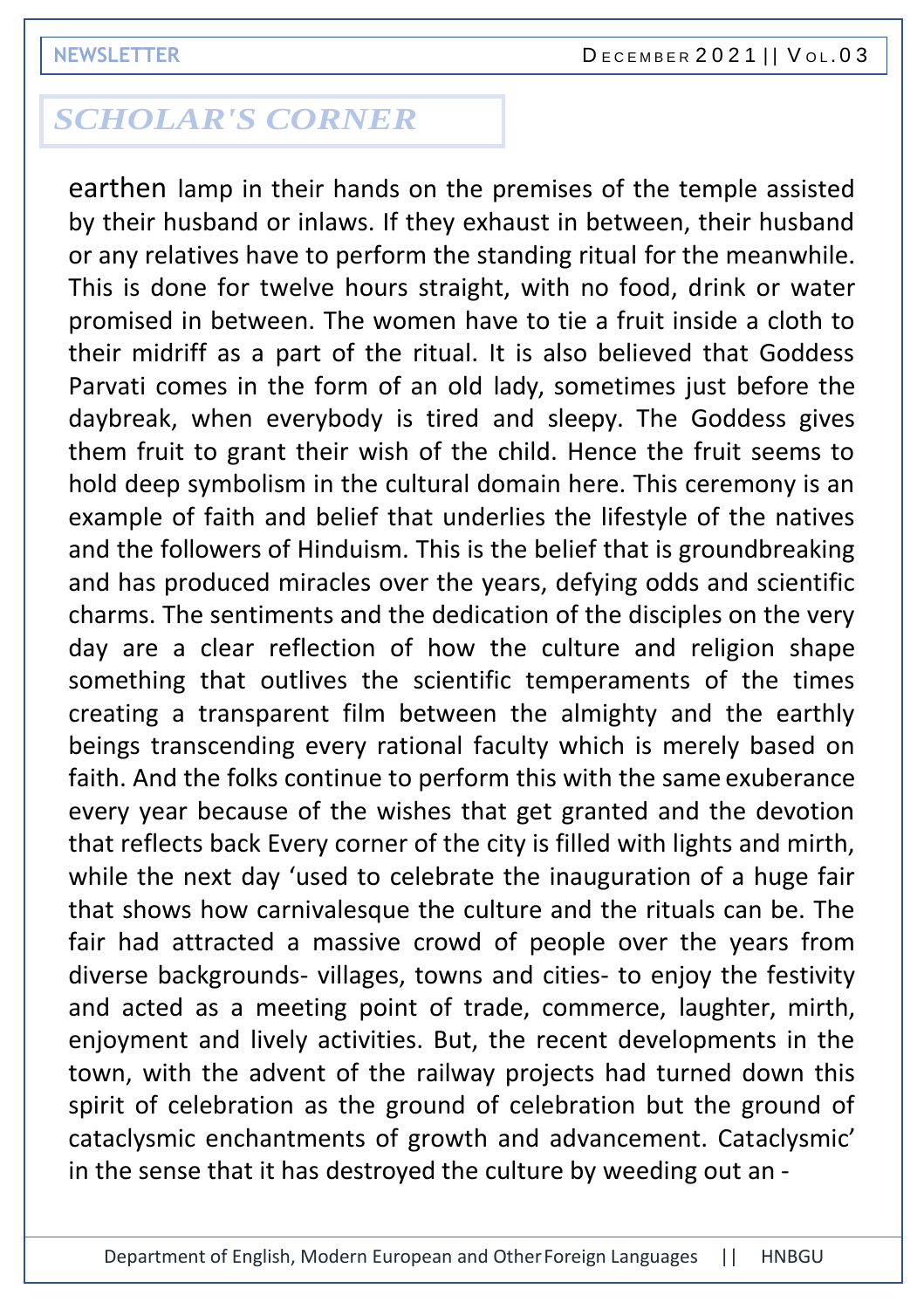integral identity and 'Enchantment' in the anticipation of the future that is filled with opportunities, promises and connectivity with the rapidly ever-changing world. Developments and changes are necessary for the progress of civilization, but the cultural holdback, is it negotiable? Is this materialistically overloaded upgrade enough to turn a civilization more 'civil'? Isn't there any way that gives way to defining the roots and strengthening them in the future? Does 'Sustainable development' merely have to do away with politicalecological concerns and not with the Pagan aspects? The questions hover and will remain, but as Shelly says "If winter comes, can spring be far behind?". The hope for a not so 'negotiable' future lingers somewhere in the back of the mind.

> Paritosh Rawat MA English Birla Campus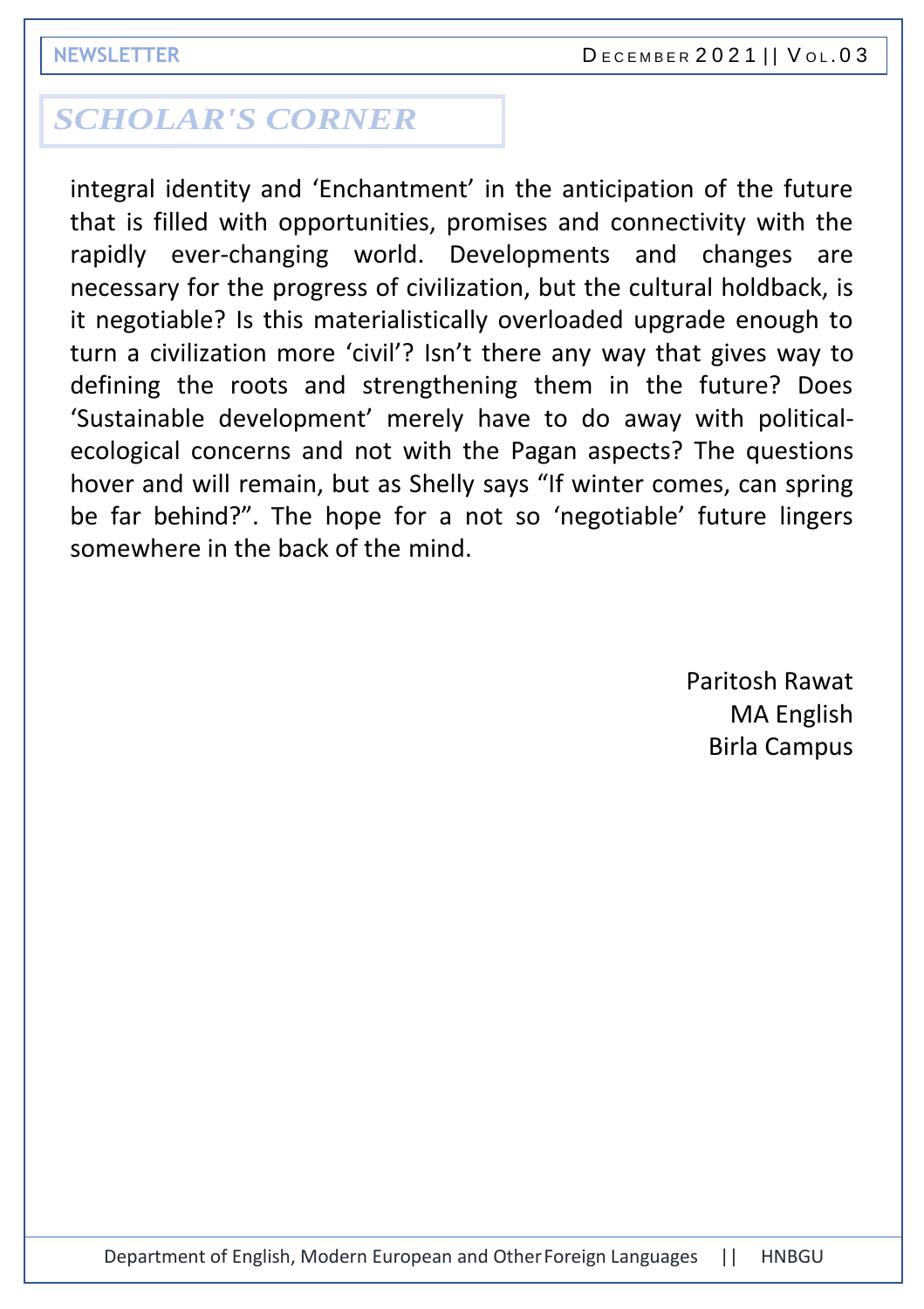

## *A Bibliophile's Voyage*

"The fool doth think he is wise, but the wise man knows himself to be a fool." $-$ 

Shakespeare Shakespeare wouldn't have thought when writing such a powerful line in the late 16th century that in the future, it would resonate through every person in search of knowledge, (sometimes I think that everything good that can be written, that man Shakespeare already wrote it all.) But, then again I realize that human potential is limitless and the ability to learn is something so profound and ethereal. But sadly, we take this ability for granted. Many people go through their mundane lives without actually understanding the true meaning of learning, that's why I think that every person should embark once in their life on this journey for knowledge. As once Baba Ranchoddas said "Chase knowledge and success will follow wagging its tail." and seriously it resonated to me just as much as Shakespeare did. Lao Tzu once said "the journey of a thousand miles, begins with a single step" and it begins in the same way.

I would not call myself a well-read person. A few years back, I used to hate the sight of a book, the more pages the book had the more I wanted to make paper aeroplanes out of them, going through every page was like a nuisance but I would still ponderously go through pages just for the sake of studying, that was until came the turn to read English or Hindi, I loved reading stories and poems, it was like an escape from this insolent world of Math loving parents, who constantly tried to mow me over to study Maths and said that Maths is all that matters. Yeah, a newbie then, but I liked literature; I felt a queer attraction towardsit.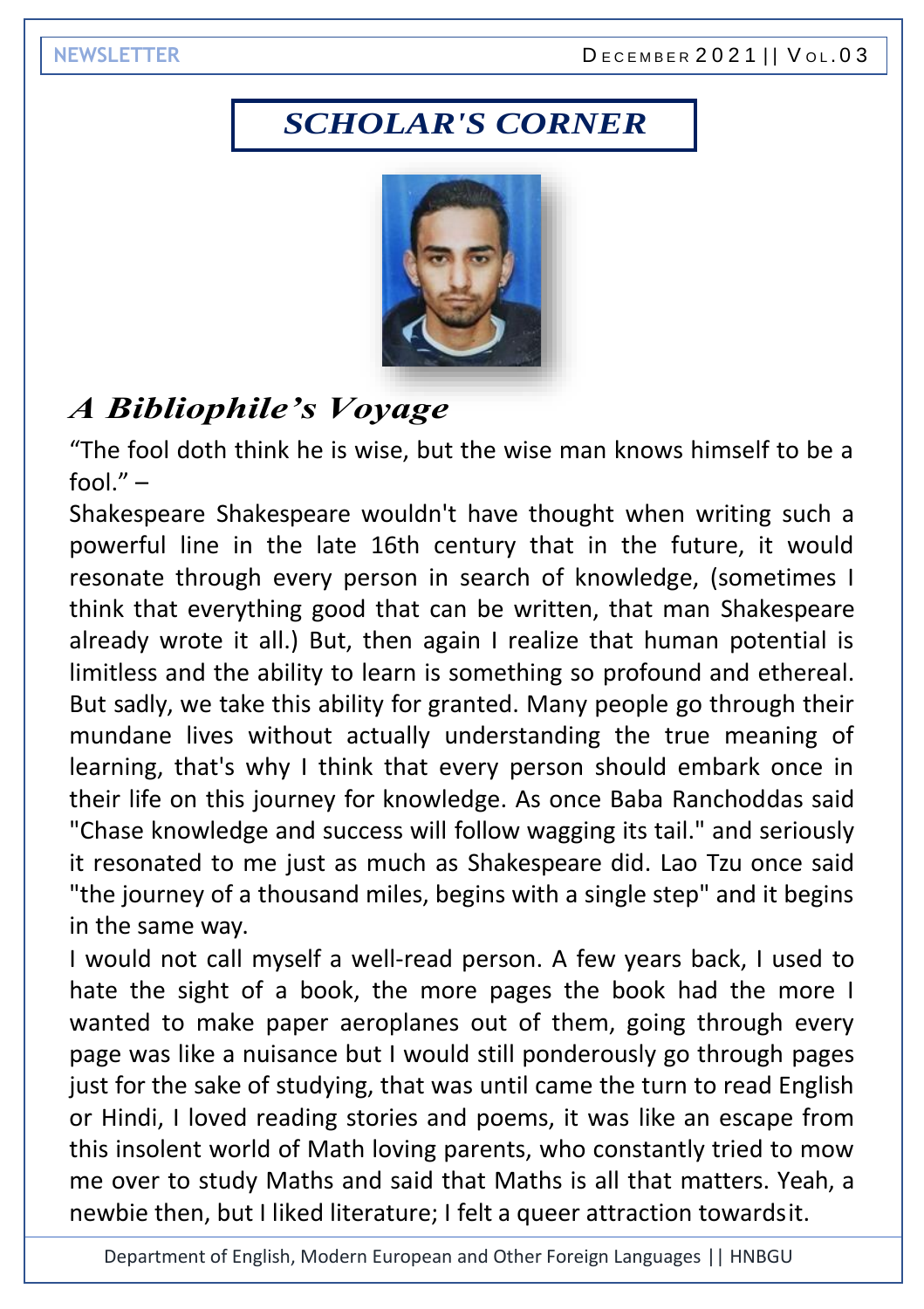I loved to analyze literature, even my English teacher in school was annoyed by my constant questioning. To me, a good piece of writing was like a riddle that I needed to solve.

"Why did they use the same word again and again? Why do blood-shod means? Why does the character check his hat again and again? Why the flowers in the room are blue?

So many kids got annoyed by my constant questioning-I remember once a student saying that the flowers are blue because the writer wanted them to be! And that's easy when you don't get literature. Writers do not waste effort on, unimportant ideas or words.

The writer would not have specified the flower's colour if he didn't want to symbolize something. Maybe the colour of flowers signify the gloomy mood of the room they are in, maybe they represent some sort of sad yet beautiful state of character. As once my English teacher said, there's no wrong interpretation of literature—only more and less persuasive ones. If you can build a strong case with facts in the text, supporting your interpretation then that's valid, even if the author never intended it. That's the cool part. You can find your meanings in the text what it represents for you. How it is relevant for you! You can think of meanings that the author never dreamed of. And that's not wrong. That's art. Good literature lets you see yourself in it, even if the author didn't. I don't get why many people don't read literature. Breaking something down, seeing all its parts and how they create a whole… now that's satisfying. My aim in writing this article was to just spark a little interest or a bit of curiosity about literature among the readers or maybe reignite the dying flame and the passion they once had for reading and appreciating literature. One of my favourite American entrepreneurs 'Walt Disney' once said "There is more treasure in books than in the entire pirate's loot on Treasure Island." and I think what he said will help you foresee the whole experience of reading too.

> Anirudh Naudiyal BA II Sem Birla Campus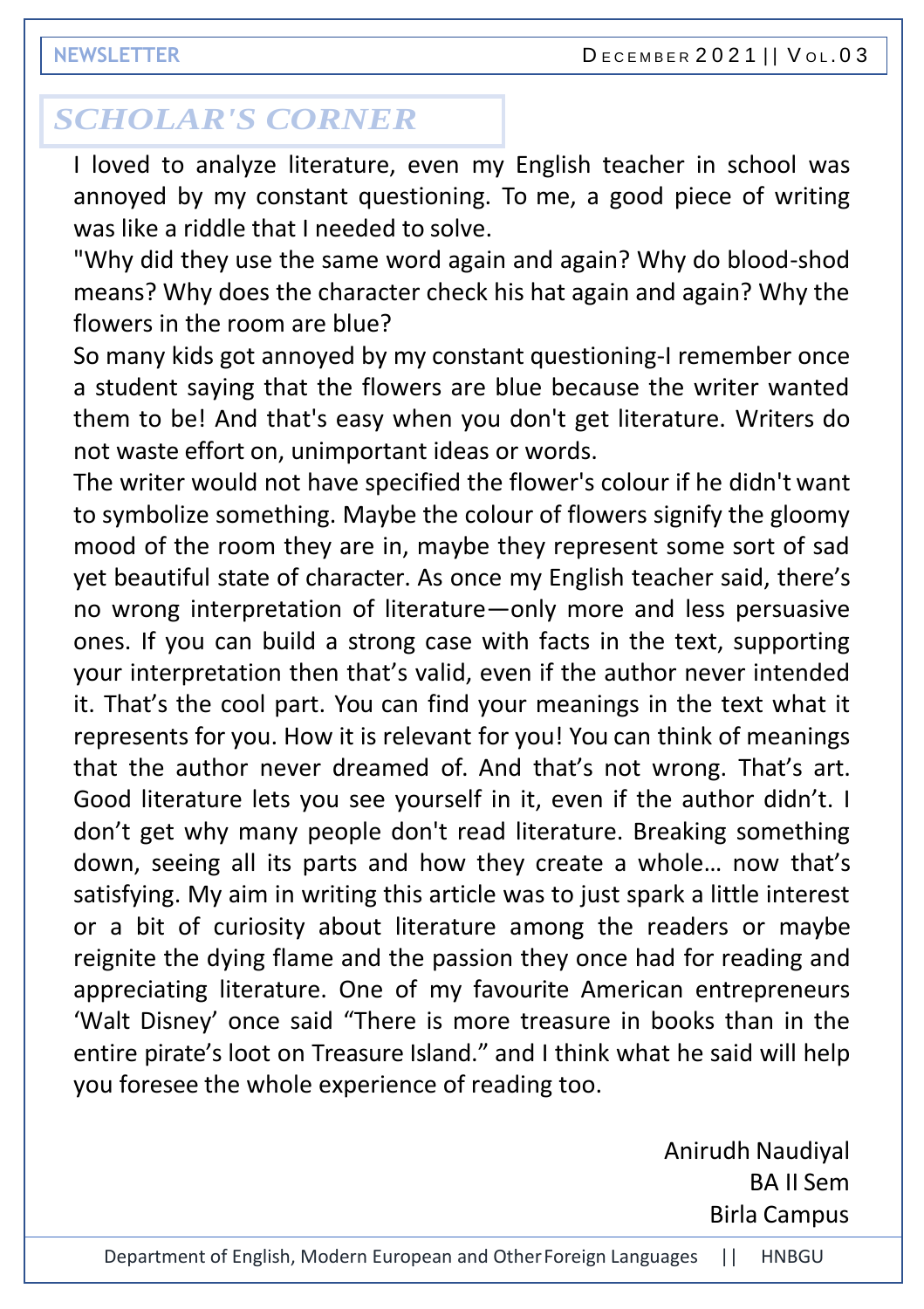## *FACULTY'S CORNER*



*Igaas: The Festival of Lights (Boodhi Diwali)*

The The colorful rainbow of our Indian cultural spectrum reflects its beauty that unites us among diverse cultural patterns. Every region has its specific traditions, religious rituals, myths, and festivals. When all these are roped in one Indian cultural tradition and heritage, it emerges out as the true Indian identity with the tinge of cultural diversity. Festivals and the festive fervor not only add the kaleidoscopic dimension but also fill the atmosphere with much-required rejuvenation and celebration. Throughout the year this festivity finds its place as an indicator of change and the advent of a new season.

Diwali, one of the famous Indian festivals of lights is celebrated with much enthusiasm in all parts of the country. In the hilly region of Uttarakhand, it acquires a new incarnation as Igaas-Bagwal or Buddhi Diwali (Elder Diwali). As the name suggests, it occurs on the eleventh day of Diwali. The story goes like this that the news of Lord Rama's returning to his beloved Ayodhya reached late in the Garhwal region so the inhabitants of this region decided to celebrate it almost like Diwali; incorporating with their native sensibility; decorating their houses with earthen lamps or diyas, enjoying sweets and their native delicacies with Dal-Pakodies, Puries, Swalas and Bhari-Roties. The main attraction of igaas-Bagwal is the 'Bhela-Khelna,'. People gather in a place and display Bhellas, the ropes made of dried pine are lit and swung all around. Traditional dance and singing is performed along with the displaying of Bhellas, thus giving the festival a complete meaning of rejoicing and welcoming -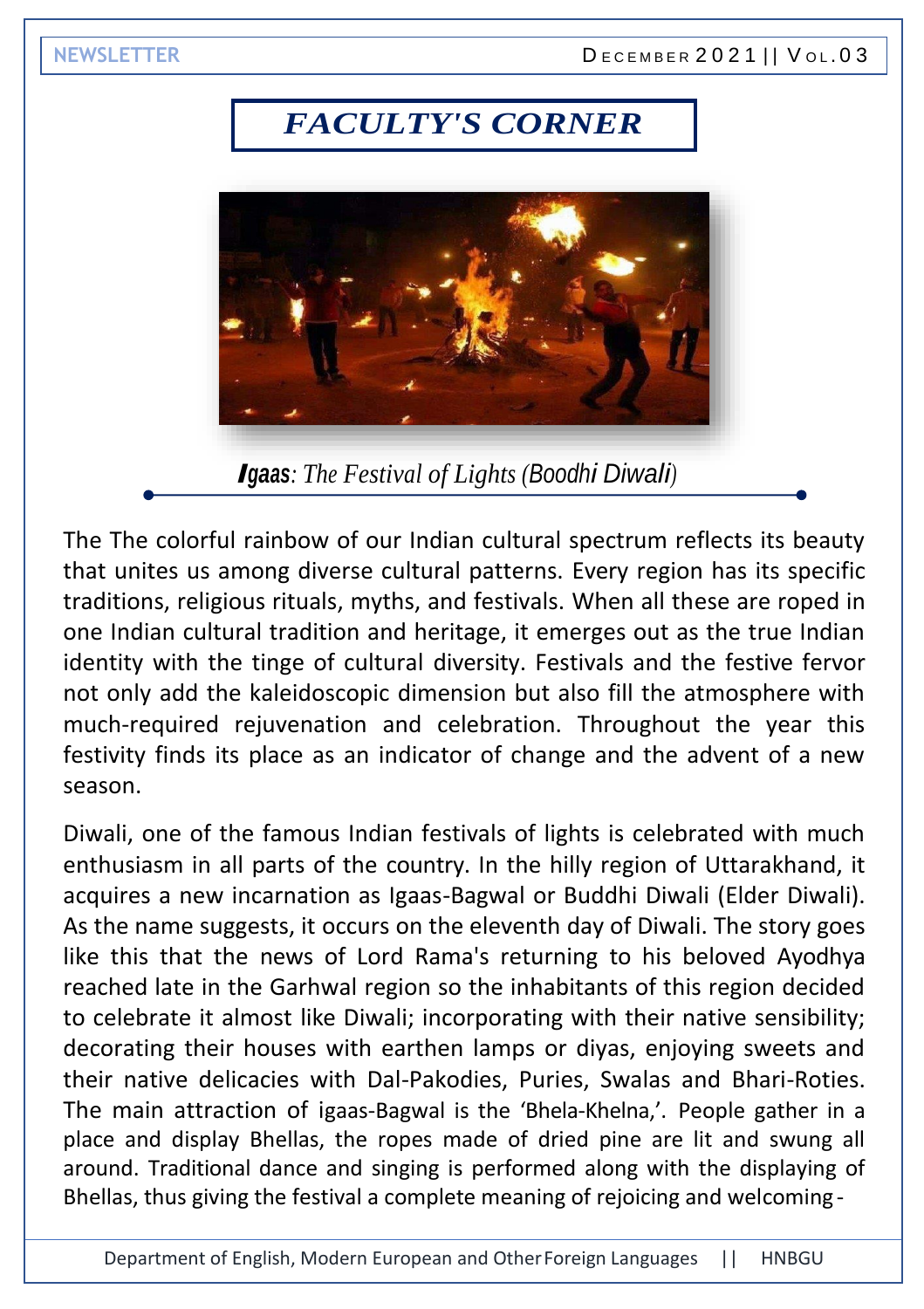- the advent of winter with warmth. It also symbolizes the victory of lights over darkness as well as triumph of truth over evil and thus the true meaning of Igass-Bagwal is achieved. The second anecdote or the story of Igass-Bagwal is related to the great warrior of the 17th century of Garhwal, Madho Singh Bhandari. Once he was entangled with the Tibet war so badly that he could not reach his native place for Diwali. Probably he was taken as dead so the people didn't celebrate Diwali, but when the news of his victory and being safe reached Garhwal, with the permission of the then king it was declared that on the day of Ekadashi, Diwali would be celebrated. Since then, Igaas-Bagwal is continuously being celebrated and eventually it has become a folk festival or Lok-Parva of Garhwal.

The festival also stands for the preservation of our natural resources and their entities. For two days from morning till afternoon, the cattle herd is worshipped; their feet are washed, their forehead is decorated with tilak and garlands, horns are massaged with mustard oil. After prayer, they are properly fed. They are offered food in a very well decorated Thalis with Baadi-Pindu (Buckwheat-doughnuts). It represents indigenous ritual-rites of Garhwal incorporating with the great sense of Indian customs and philosophy of treating cattle with empathy and kindness.

Our cultural beliefs are not only to be taken as a means of recreation rather they have more to teach us. We should treat them as the cultural assets that are to give us a more scientific and rational way of promoting our environmental consciousness. To create awareness for the preservation of our natural resources, animals, cattle and above all of our indigenous culture is important. When our young generation is quite aware of the 'Halloween' and 'Thanksgiving' traditions of the West, why not we should also talk about our native and regional cultural legacy? Along with celebration, the determination of becoming vocal for the local and bringing it into the global eyes should be our aim, only then the true meaning of Igaas- Bagwal, the Lok-Parva of light can befulfilled.

Dr. Savita Bhandari